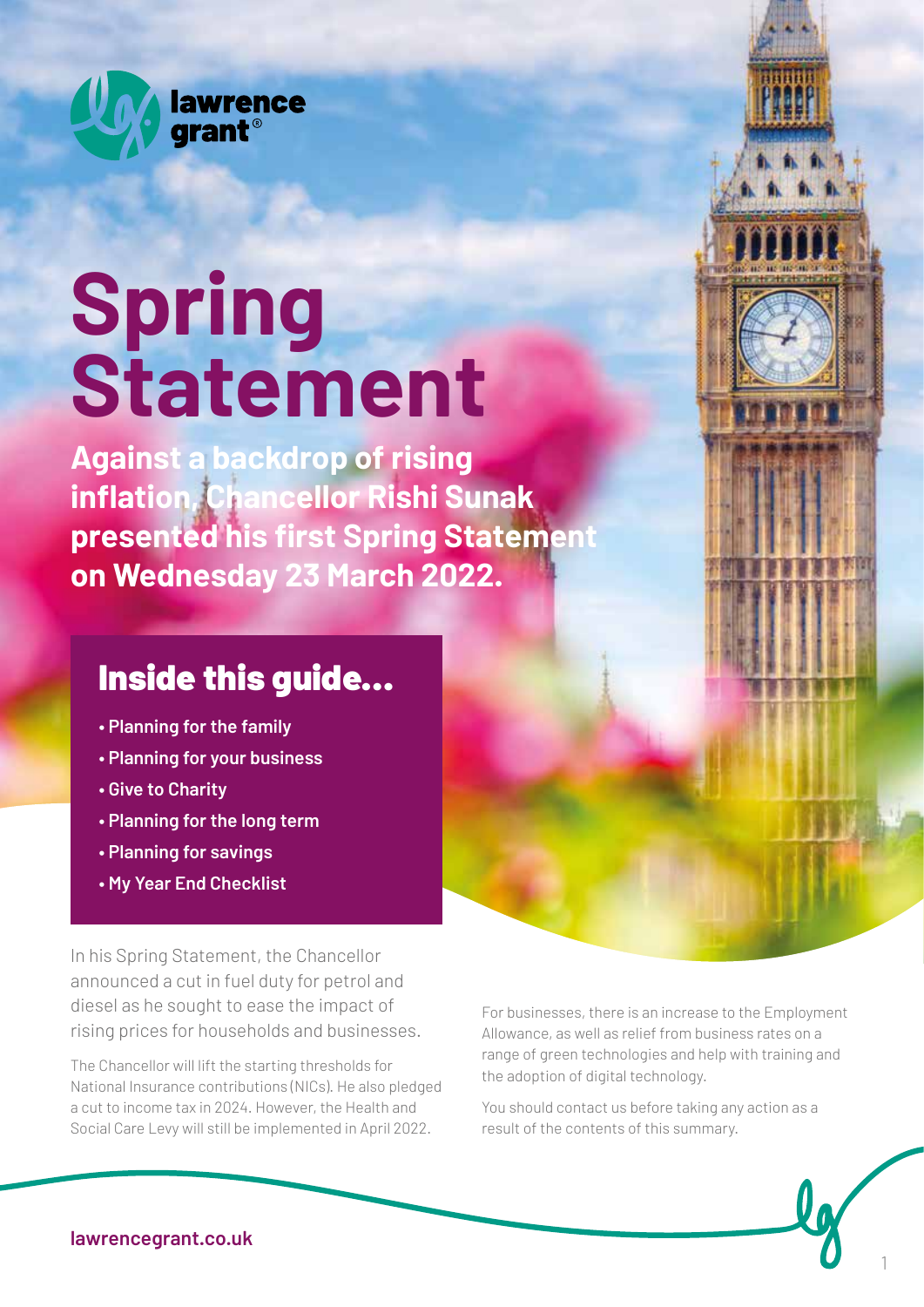

## **The Highlights** Increase in the National Insurance threshold

and Lower Profit Limit

Chancellor Rishi Sunak announced an increase in the annual National Insurance Primary Threshold and the Lower Profits Limit in his 2022 Spring Statement.

Primary Class 1 contributions are paid by employees. To align the starting thresholds for income tax and National Insurance contributions (NICs) the threshold will increase from 6 July 2022 from £9,880 to £12,570.

The Lower Profits Limit is the point where the profits of the self-employed become subject to Class 4 NICs. From 6 April 2022 the Lower Profits Limit is increased to £11,908 and from 6 April 2023 the limit is increased further to £12,570.

In addition, there will be no Class 2 NICs on profits between £6,725 and £11,908. £3.15 per week is payable where profits are over £11,908.

#### **Temporary increase in National Insurance rates**

From April 2022, there will be a temporary increase in the rates of NICs payable for employees, employers and the self-employed as a transitional provision in readiness for the introduction of the Health and Social Care Levy from April 2023.

With the increase to the thresholds announced in the Spring Statement, from 6 July 2022 employees earning between £242 (£190 from 6 April to 5 July 2022) and £967 per week will pay NICs at 13.25%. Earnings over £967 will attract a 3.25% charge. Employers will pay 15.05% on their employees' earnings over £175 per week.

Although employees' NICs only become payable once earnings exceed £242 per week, any earnings between £123 and £242 per week protect an entitlement to basic state retirement benefits without incurring a liability to NICs.

For the self-employed, where their profits exceed £11,908 per annum, they will pay 10.25% on the profits up to £50,270 and 3.25% on profits over that upper profits limit.

#### **Income tax reduction**

The Chancellor announced the reduction in the basic rate of income tax for non-savings, non-dividend income for taxpayers in England, Wales and Northern Ireland to 19% from April 2024. This reduction will not apply for Scottish taxpayers because the power to set these rates is devolved to the Scottish Government.

The change will be implemented in a future Finance Bill.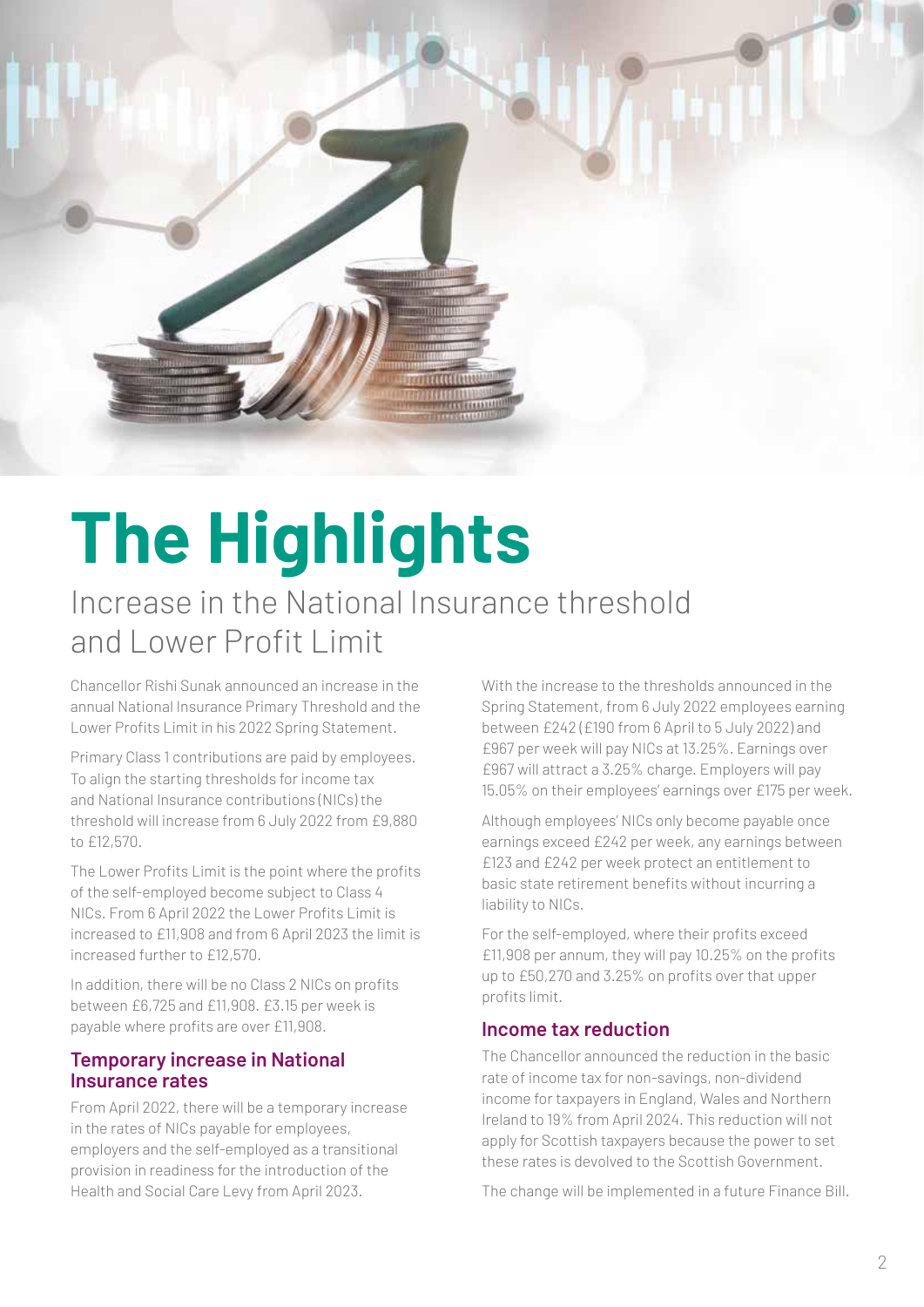#### **Fuel duty**

In a measure announced in the Spring Statement to help all motorists – individuals, small businesses and hauliers – fuel duty for petrol and diesel is cut by 5 pence per litre across the whole of the UK. This measure took effect from 6pm on 23 March 2022 and is in place for 12 months.

#### **Increased Employment Allowance**

Employers are able to claim the Employment Allowance which reduces their employer Class 1 NICs each year.

In the Spring Statement, the Chancellor announced an increase from April 2022 of £1,000 for eligible employers to reduce their employer NICs by up to £5,000 per year.

The allowance can be claimed against only one PAYE scheme, even if the business runs multiple schemes. Connected businesses, such as companies under the control of the same person or persons, are only entitled to one Employment Allowance between them.

#### **VAT on energy saving materials**

The Chancellor announced a UK wide, time-limited zero rate of VAT from April 2022 for the installation of energy saving materials. This will apply to installations such as rooftop solar panels.

This is in addition to the extension of the VAT relief to include additional technologies and the removal of complex eligibility conditions.

#### **Green reliefs for business rates**

The government is introducing targeted business rates exemptions for eligible plant and machinery used in onsite renewable energy generation and storage, and a 100% relief for eligible low-carbon heat networks with their own rates bill. It was announced in the Spring Statement, that these measures will now take effect from April 2022, a year earlier than previously planned.

## **Personal Tax**

The UK personal allowance, tax rates and bands for the tax year 2022/23 were announced by the Chancellor in the October 2021 Budget.

HM Revenue

**IM RESOR** 

#### **The personal allowance**

The personal allowance is currently £12,570 and will be frozen at £12,570 for the tax years to 2025/26.

There is a reduction in the personal allowance for those with 'adjusted net income' over £100,000. The reduction is £1 for every £2 of income above £100,000. So there is no personal allowance where adjusted net income exceeds £125,140.

#### **The marriage allowance**

The marriage allowance permits certain couples, where neither party pays tax in the tax year at a rate other than the basic rate, to transfer £1,260 of their personal allowance to their spouse or civil partner.

#### **Comment**

The marriage allowance reduces the recipient's tax bill by up to approximately £250 a year. To benefit from the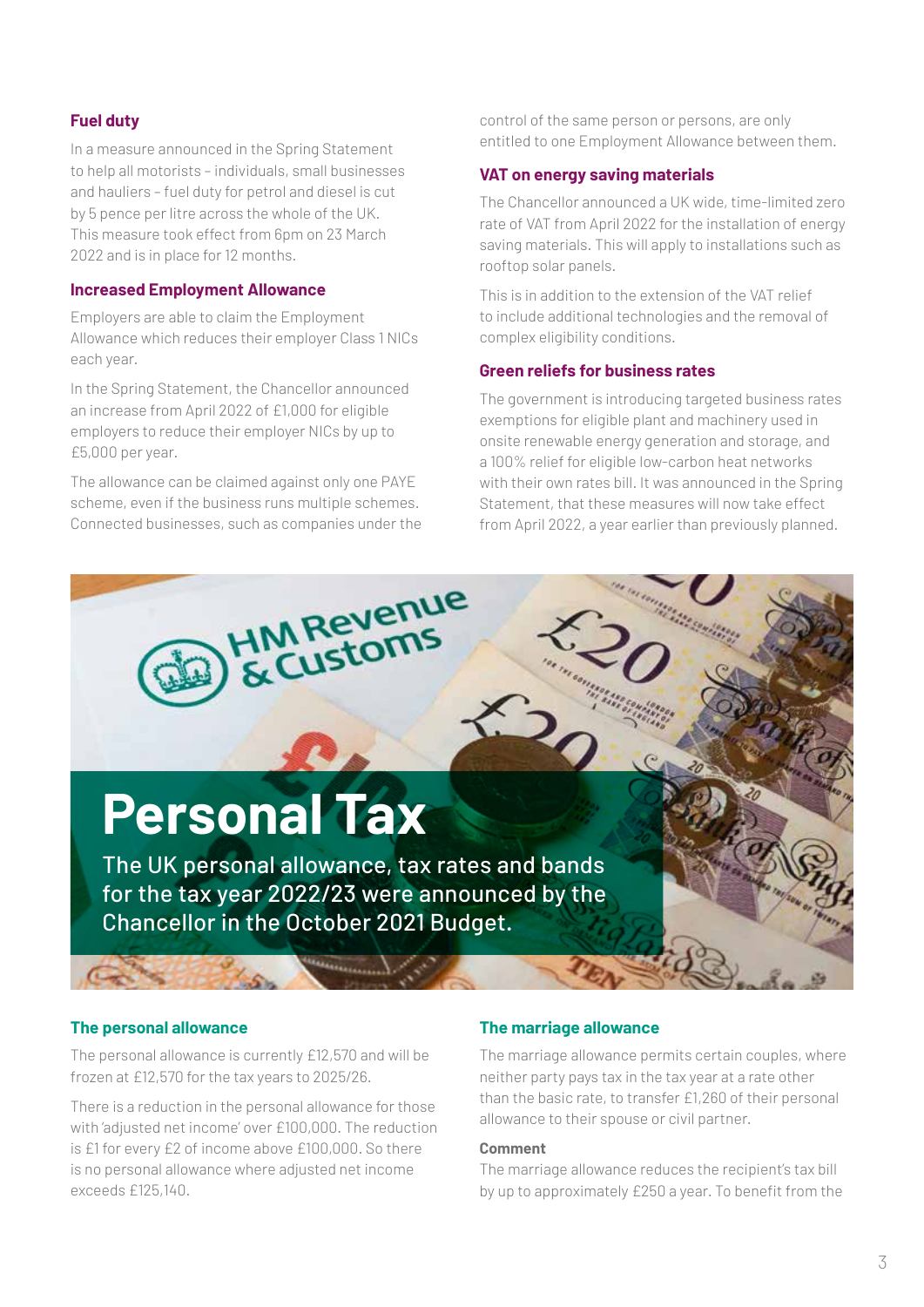marriage allowance one spouse or civil partner must normally have no income or income below the personal allowance for the year. The marriage allowance was first introduced for 2015/16 and there are couples who are entitled to claim but have not yet done so. It is possible to claim for the four years back to 2018/19 where the entitlement conditions are met. The total tax saving for all years up until 2022/23 could be over £1,000. A claim for 2018/19 will need to be made by 5 April 2023.

#### **Tax bands and rates**

The basic rate of tax is 20%. In 2022/23 the band of income taxable at this rate is £37,700 so that the threshold at which the 40% band applies is £50,270 for those who are entitled to the full personal allowance. The bands of tax are also frozen for the tax years to 2025/26. Individuals pay tax at 45% on their income over £150,000.

#### **Scottish residents**

The tax on income (other than savings and dividend income) is different for taxpayers who are resident in Scotland to taxpayers resident elsewhere in the UK. The Scottish income tax rates and bands apply to income such as employment income, self-employed trade profits and property income.

In 2022/23 there are five income tax rates which range between the starter rate of 19% and the top rate of 46%. The basic rate of tax is 20% and there is an additional intermediate rate of 21%. Scottish taxpayers are entitled to the same personal allowance as individuals in the rest of the UK. The two higher rates are 41% and 46% rather than the 40% and 45% rates that apply to such income for other UK residents. For 2022/23 the threshold at which the 41% band applies is £43,663 for those who are entitled to the full personal allowance.

Savings and dividend income are taxed using UK rates and bands.

#### **Welsh residents**

From April 2019, the Welsh Government has the right to vary the rates of income tax payable by Welsh taxpayers. The UK government has reduced each of the three rates of income tax paid by Welsh taxpayers by 10 pence. The Welsh Government has set the Welsh rate of income tax at 10 pence which will be added to the reduced rates. This means the tax payable by Welsh taxpayers continues to be the same as that payable by English and Northern Irish taxpayers.

#### **Tax on savings income**

Savings income is income such as bank and building society interest.

The Savings Allowance applies to savings income and the available allowance in a tax year depends on the individual's marginal rate of income tax. Broadly, individuals taxed at up to the basic rate of tax have an allowance of £1,000. For higher rate taxpayers the allowance is £500. No allowance is due to additional rate taxpayers.

Some individuals qualify for a 0% starting rate of tax on savings income up to £5,000. However, the rate is not available if taxable non-savings income exceeds £5,000.

#### **Tax on dividends**

The first £2,000 of dividends are chargeable to tax at 0% (the Dividend Allowance). For 2022/23 and subsequent tax years the rate at which dividends received above the Dividend Allowance are taxed has increased across all rates by 1.25% to the following rates:

- 8.75% for basic rate taxpayers
- 33.75% for higher rate taxpayers
- 39.35% for additional rate taxpayers.

Dividends within the allowance still count towards an individual's basic or higher rate band and so may affect the rate of tax paid on dividends above the Dividend Allowance.

To determine which tax band dividends fall into, dividends are treated as the last type of income to be taxed.

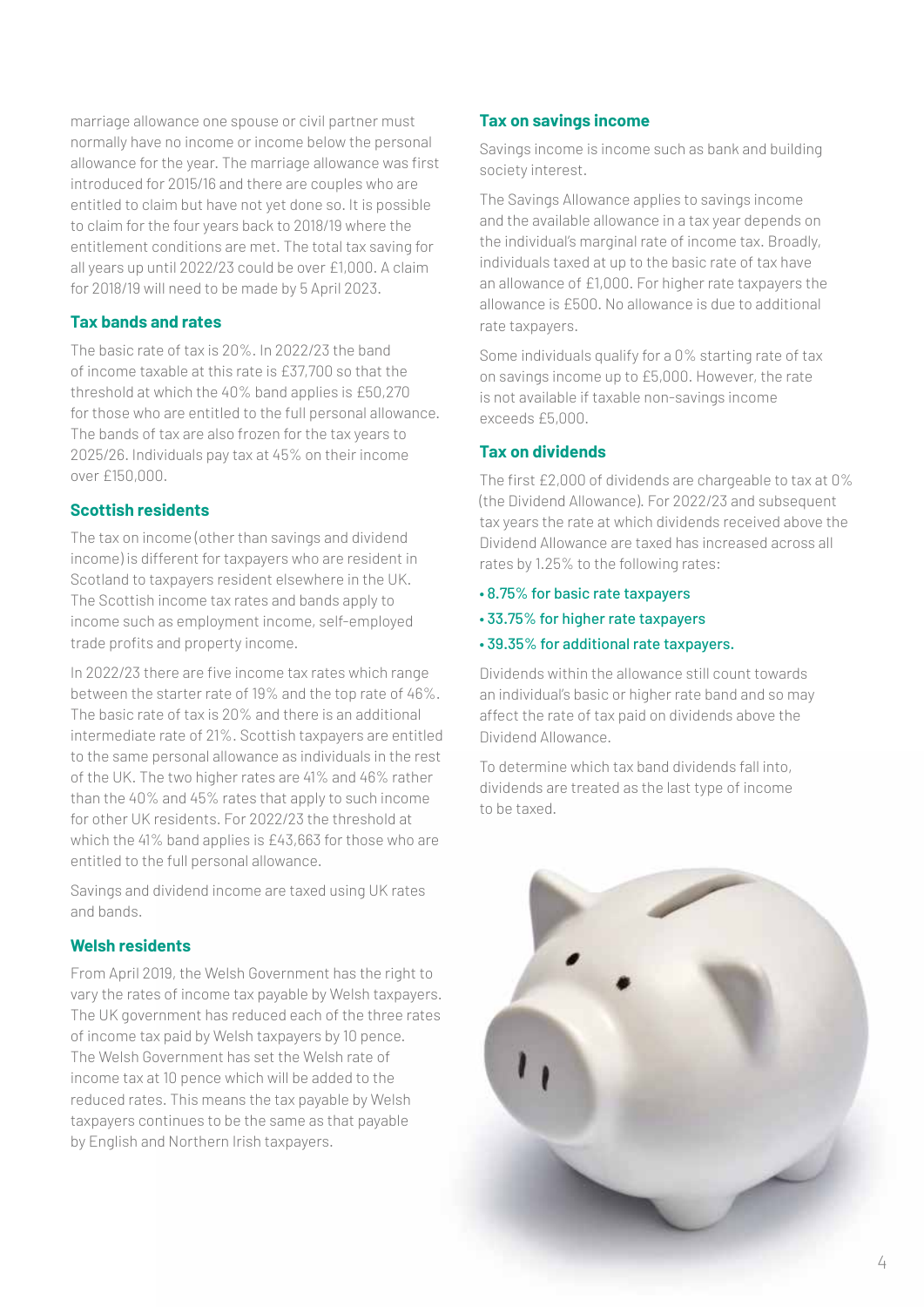# **Business Tax**

### Making Tax Digital for Business: VAT

April 2022 sees the final phase of the introduction of the Making Tax Digital (MTD) for VAT regime. All VAT registered businesses, regardless of turnover, will enter MTD for VAT from their first VAT return period starting on or after 1 April 2022.

Businesses must keep digital records for VAT purposes and provide their VAT return information to HMRC using MTD functional compatible software.

#### **Comment**

Keeping digital records will not mean businesses are mandated to use digital invoices and receipts but the actual recording of supplies made and received must be digital. It is likely that third party commercial software will be required. Software is not available from HMRC. The use of spreadsheets will be allowed, but they will have to be combined with add-on software to meet HMRC's requirements.

HMRC is looking at a scenario where income tax updates are made quarterly and digitally under the MTD for Income Tax Self Assessment (ITSA) from April 2024.

#### **MTD for Corporation Tax (CT)**

The Government is committed to ongoing collaboration with stakeholders on the service design and, following any decision to mandate MTD for CT, will provide sufficient notice ahead of implementation but this will not be mandated before 2026 at the earliest.

#### **Corporation Tax rates**

The main rate of CT is 19% for the Financial Year (FY) beginning 1 April 2022. This rate will increase to 25% for the FY beginning on 1 April 2023.

If a company's accounting period straddles more than one FY, the amount of profits for that accounting period must be apportioned to arrive at the tax rate charged.

A small profits rate will be introduced for qualifying companies with no associated companies in the accounting period and profits of £50,000 or less so that they will continue to pay CT at 19%. Companies with profits between £50,000 and £250,000 will pay tax at the main rate reduced by a marginal relief providing a gradual increase in the effective CT rate.

#### **Capital allowances**

#### **Plant and machinery**

A further extension to the temporary increase in the Annual Investment Allowance (AIA) to 31 March 2023

allows 100% tax relief to businesses investing up to £1 million in qualifying expenditure.

The AIA reverts to £200,000 for expenditure incurred on or after 1 April 2023 and special rules apply to accounting periods which straddle these dates.

#### **First Year Allowances (FYA) for companies**

For qualifying expenditure which is unused, not secondhand and is incurred on or after 1 April 2021 but before 1 April 2023 a super-deduction of 130% is available where the expenditure would normally qualify for the 18% main rate of writing down allowance or a Special Rate Allowance of 50% for expenditure which would normally attract the 6% special rate of writing down allowance.

For FYAs, what matters is the actual date on which the expenditure is incurred and not the date on which it is treated as incurred.

#### **Comment**

Businesses incurring expenditure on plant and machinery should carefully consider the timing of their acquisitions to optimise their cashflow. In 2023, not only will the tax relief rules for expenditure on plant and machinery change, but for companies the percentage of CT relief on that expenditure may change as well.

#### **Preventing abuse of the R&D tax relief**

From April 2023 a number of changes are proposed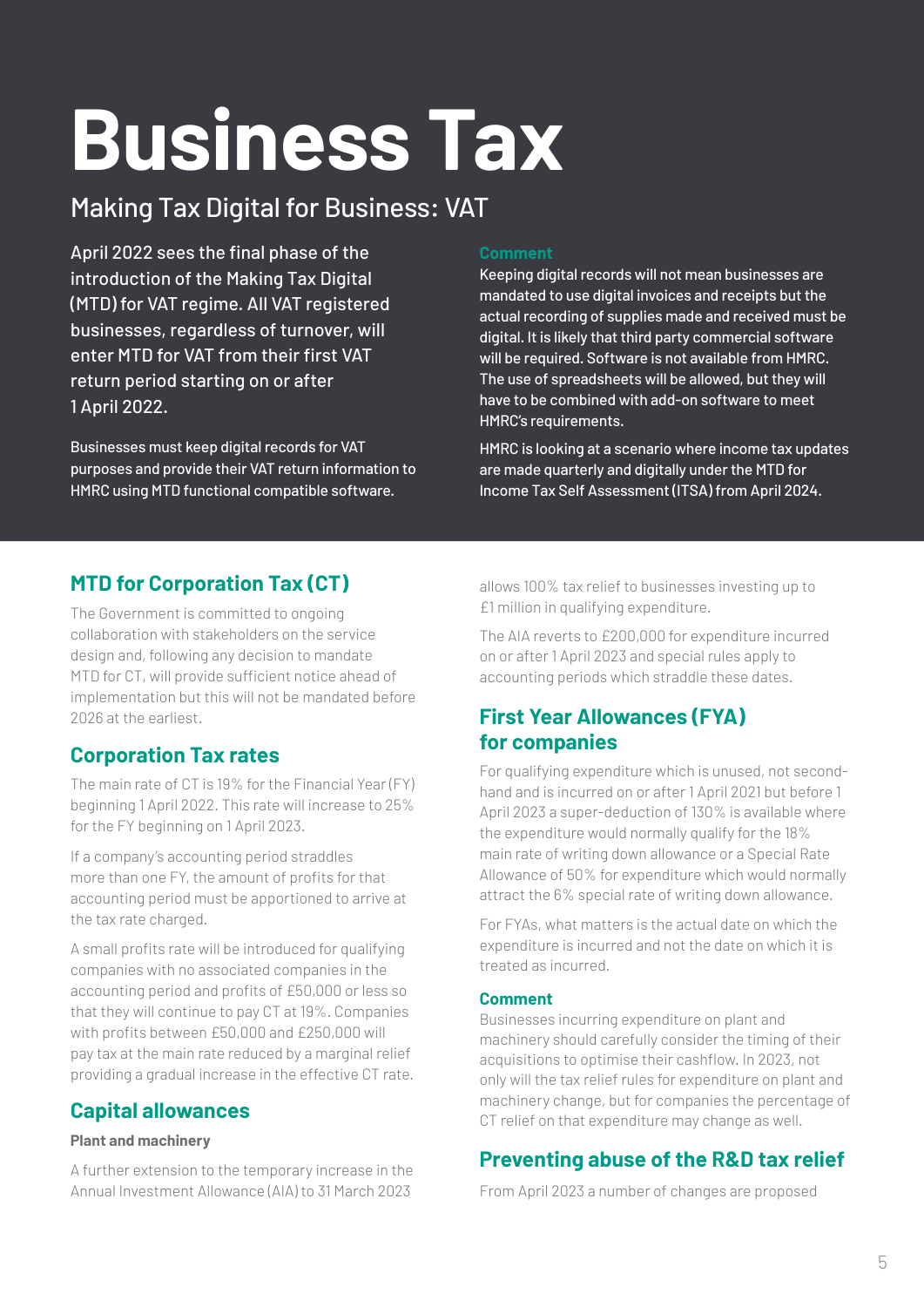The Residential Property Developer (RPDT) will be introduced on the very largest property developers for accounting periods beginning on or after 1 April 2022.

data computing.

to the regimes from both existing schemes of relief which will include the expansion of relief to cloud and

Broadly RPDT is a charge of 4% treated as corporation tax on the profits of the residential property developer over an allowance of £25 million in a 12-month period.

Claims for relief will have to be made digitally and more detail will be required within the claim. Each claim will need to be endorsed by a named senior officer of the company and companies will need to inform HMRC, in advance, that they plan to make a claim. Claims will also need to include details of any agent who has advised the company on compiling the claim.

#### **Cultural relief**

A temporary increase in cultural tax reliefs for theatres, orchestras, museums and galleries across the UK will apply until 31 March 2024, increasing the relief organisations can claim as they invest in new productions and exhibitions.

From 1 April 2022 changes will also be introduced to better target the cultural reliefs and ensure that they continue to be safeguarded from abuse.

#### **The Residential Property Developer Tax**

The Residential Property Developer (RPDT) will be introduced on the very largest property developers for accounting periods beginning on or after 1 April 2022.

Broadly RPDT is a charge of 4% treated as corporation tax on the profits of the residential property developer over an allowance of £25 million in a 12-month period.



# **Employment Tax**

#### **Employer provided cars**

The scale of charges for working out the taxable benefit for an employee who has use of an employer provided car are normally announced well in advance. Most cars are taxed by reference to bands of CO2 emissions multiplied by the original list price of the vehicle. The list price is reduced for capital contributions made by the employee up to £5,000.

For fully diesel cars generally add a 4% supplement unless the car is registered on or after 1 September 2017 and meets the Euro 6d emissions standard.

The maximum charge irrespective of the fuel, is capped at 37% of the list price of the car. The rates announced for 2022/23 will remain frozen until 2024/25.

#### **Employer provided fuel benefit**

From 6 April 2022 the figure used as the basis for calculating the benefit for employees who receive free private fuel from their employers for company cars is increased to £25,300.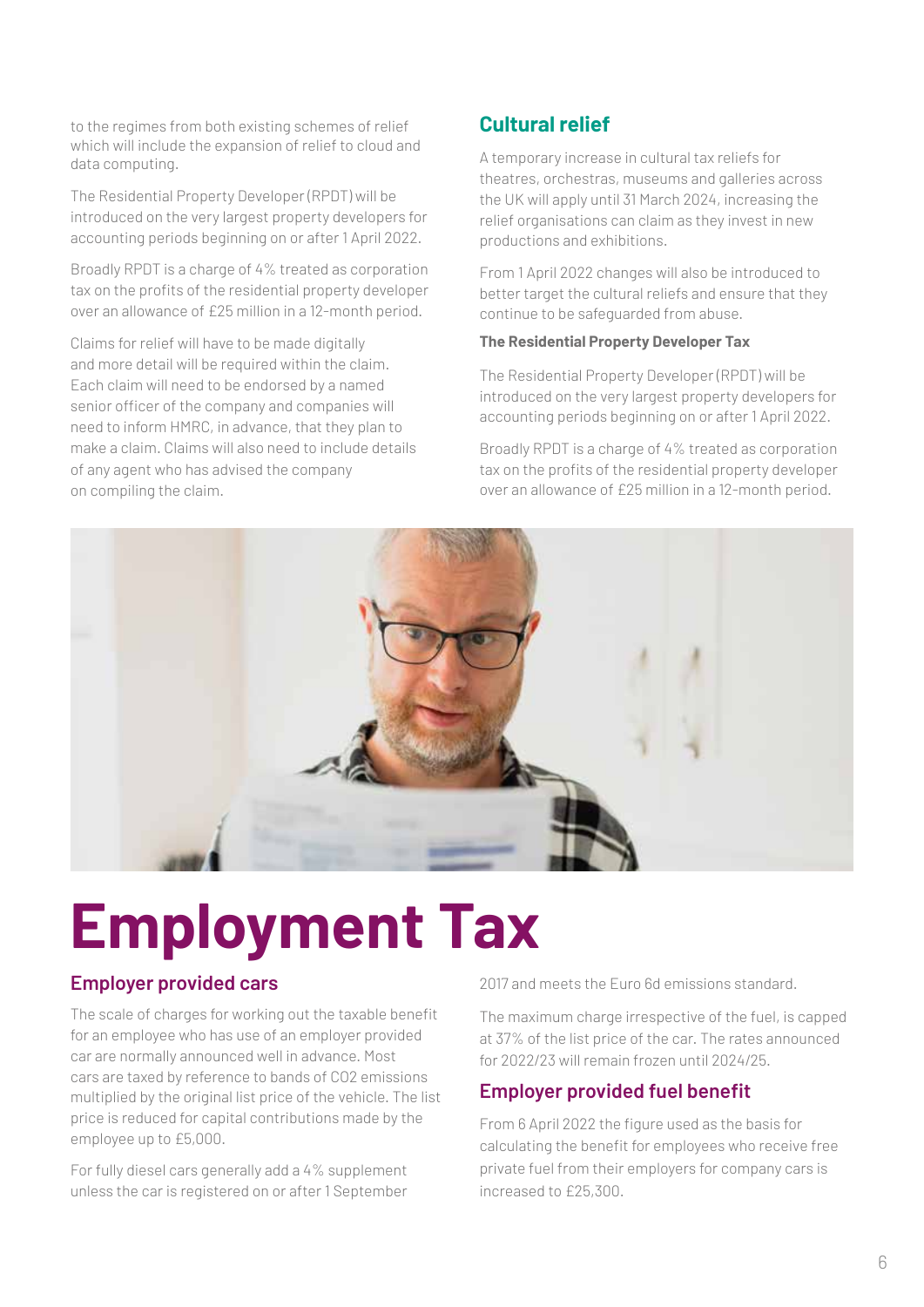

#### **Employer provided vans and fuel**

For 2022/23 the benefit increases to £3,600 per van and the van fuel benefit charge where fuel is provided for private use increases to £688.

Changes to the van benefit charge from April 2021 means that if the van cannot in any circumstances emit CO<sup>2</sup> by being driven the cash equivalent is nil.

#### **National Insurance contributions (NICs)**

In September 2021 the government published its proposals for new investment in health and social care in England. The proposals will lead to a permanent increase in spending not only in England but also by the devolved governments. To fund the investment the government will introduce a UK-wide 1.25% Health and Social Care Levy based on the NIC system but ring fenced for health and social care.

From April 2022 the Health and Social Care Levy Act provides for a temporary 1.25% increase to both the main and additional rates of Class 1, Class 1A, Class 1B and Class 4 NICs for 2022/23.

From April 2023 onwards, the NIC rates will revert back to 2021/22 levels and will be replaced by a new 1.25% Health and Social Care Levy.

Broadly, the new Health and Social Care Levy will be subject to the same reliefs, thresholds and requirements as NIC. However the Levy (as opposed to the temporary increase in NICs for 2022/23) will also apply to those above State Pension age who are still in employment or are self-employed.

Existing reliefs for NICs to support employers will apply to the Levy. Companies employing apprentices under the age of 25, all people under the age of 21, veterans and employers in Freeports will not pay the Levy for these employees as long as their yearly gross earnings are less than £50,270, or £25,000 for new Freeport employees.

The Employment Allowance, which reduces employers' Class 1 NICs by up to £5,000, will also be available for the employers' liability to the Levy.

#### **Comment**

The Levy will be applied to those above State Pension age although this does not apply in respect of the temporary increase from April 2022. The Levy will not apply to Class 2 (a flat rate paid by many self-employed) and Class 3 (voluntary contributions for taxpayers to fill gaps in their contribution records).

The burden of the 1.25% increase falls on the shoulders of the employer, the employee and the self-employed as each will have higher contributions to make. Those with property income will be relieved that they are not being included in the Levy.

#### **National Living Wage (NLW) and National**

#### **Minimum Wage (NMW)**

Following the recommendations of the independent Low Pay Commission, the government will increase the NLW for individuals aged 23 and over by 6.6% from 1 April 2022. The government has also accepted the recommendations for the other NMW rates to be increased. From 1 April 2022, the hourly rates of NLW and NMW will be:

- £9.50 for those 23 years old and over
- £9.18 for 21-22 year olds
- £6.83 for 18-20 year olds
- £4.81 for 16-17 year olds
- £4.81 apprentice rate for apprentices under 19, and those 19 and over in their first year of apprenticeship.

#### **Comment**

In total, the annual gross earnings of a full-time worker on the NLW will have increased by over £5,000 since its introduction in April 2016.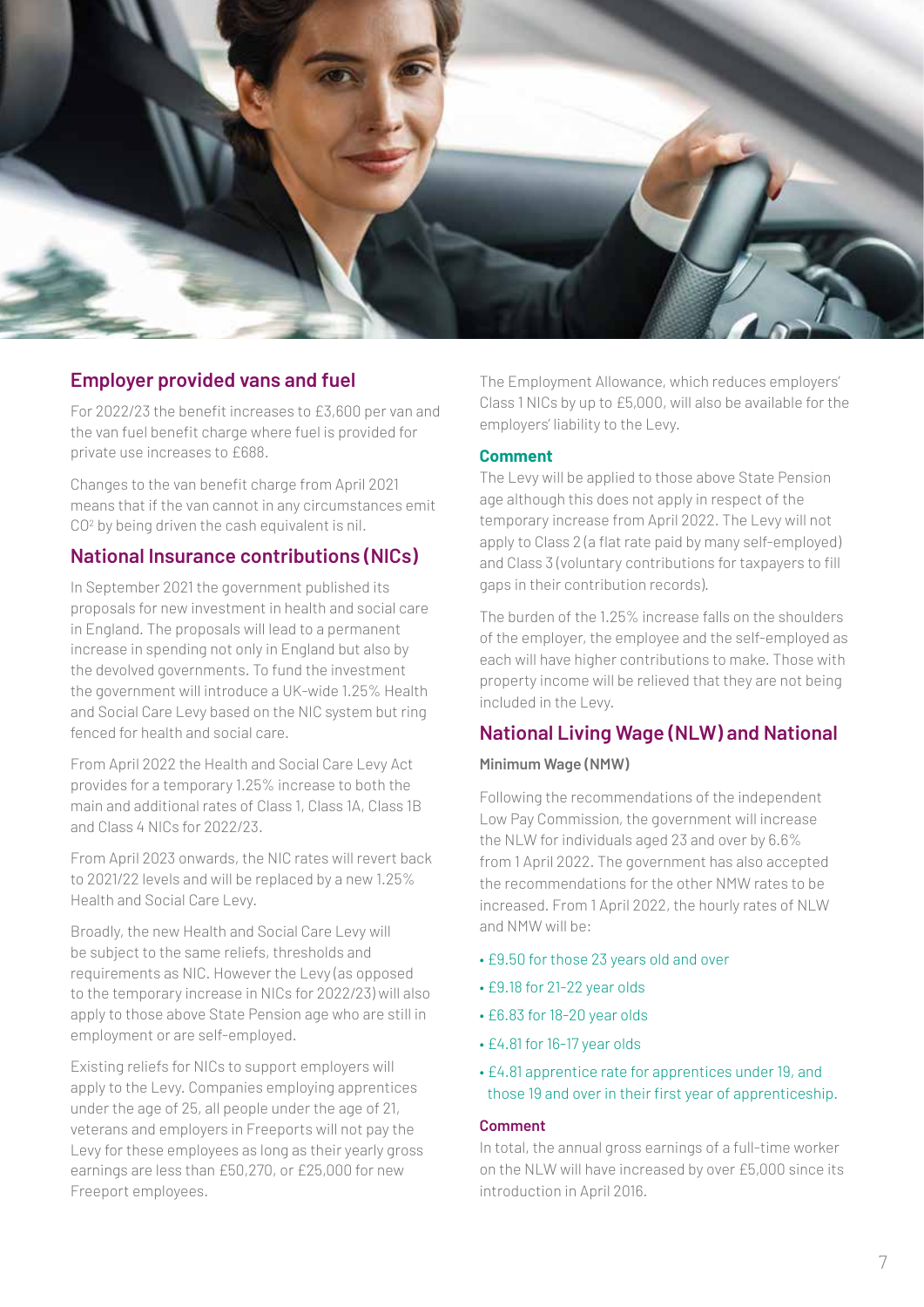# **Capital Taxes**



#### **Capital gains tax (CGT) rates**

The current rates of CGT are 10%, to the extent that any income tax basic rate band is available, and 20% thereafter. Higher rates of 18% and 28% apply for certain gains; mainly chargeable gains on residential properties with the exception of any element that qualifies for private residence relief. There are two specific types of disposal which potentially qualify for a 10% rate:

- Business Asset Disposal Relief (BADR) which was formerly known as Entrepreneurs' Relief. This is targeted at working directors and employees of companies who own at least 5% of the ordinary share capital in the company and the owners of unincorporated businesses. BADR has a lifetime limit of £1 million for each individual.
- Investors' Relief. The main beneficiaries of this relief are external investors in unquoted trading companies who have newly-subscribed shares. This has a lifetime limit of £10 million for each individual.

#### **CGT annual exemption**

The CGT annual exemption is £12,300 for 2022/23 and will remain frozen until April 2026.

#### **CGT reporting**

New reporting and payment on account obligations for chargeable gains on residential property were introduced in April 2020. From 27 October 2021 the deadline to report and pay CGT after selling UK residential property was increased from 30 days after the completion date to 60 days.

#### **Inheritance tax (IHT) nil rate bands**

The nil rate band has remained at £325,000 since April 2009 and is set to remain frozen at this amount until April 2026.

#### **IHT residence nil rate band**

The residence nil rate band (RNRB) was introduced in 2017, meaning that the family home can be passed more easily to direct descendants on death. The rate of the RNRB is £175,000 for 2022/23. There are a number of conditions that must be met in order to obtain the RNRB.

For many married couples and registered civil partnerships the relief which is available following the second death can effectively be doubled as each individual has a main nil rate band and a residence nil rate band which passes on the death of the surviving spouse.

### **Other Matters**

#### **VAT Rates & Limits**

The VAT registration and deregistration thresholds will remain unchanged for a period of two years from 1 April 2022.

The six-month extension to the UK-wide VAT reduction to 12.5% for the tourism and hospitality sectors comes to an end on 31 March 2022 with rates returning to the standard rate of 20%.

#### **Vehicle Excise Duty (VED)**

With effect from 1 April 2022 the rates of VED rates for cars, vans, motorcycles, and motorcycle trade licenses will increase in line with Retail Prices Index (RPI).

For heavy goods vehicles, VED continues to be frozen in 2022/23. The HGV Levy is suspended for another 12 months from 1 August 2022.

#### **Landfill Tax**

With effect from 1 April 2022 both the standard and lower rates of Landfill Tax will increase in line with the RPI.

#### **Charitable giving**

A reduced rate of IHT applies where broadly 10% or more of a deceased's net estate (after deducting IHT exemptions, reliefs and the nil rate band) is left to charity. In those cases the 40% rate will be reduced to 36%.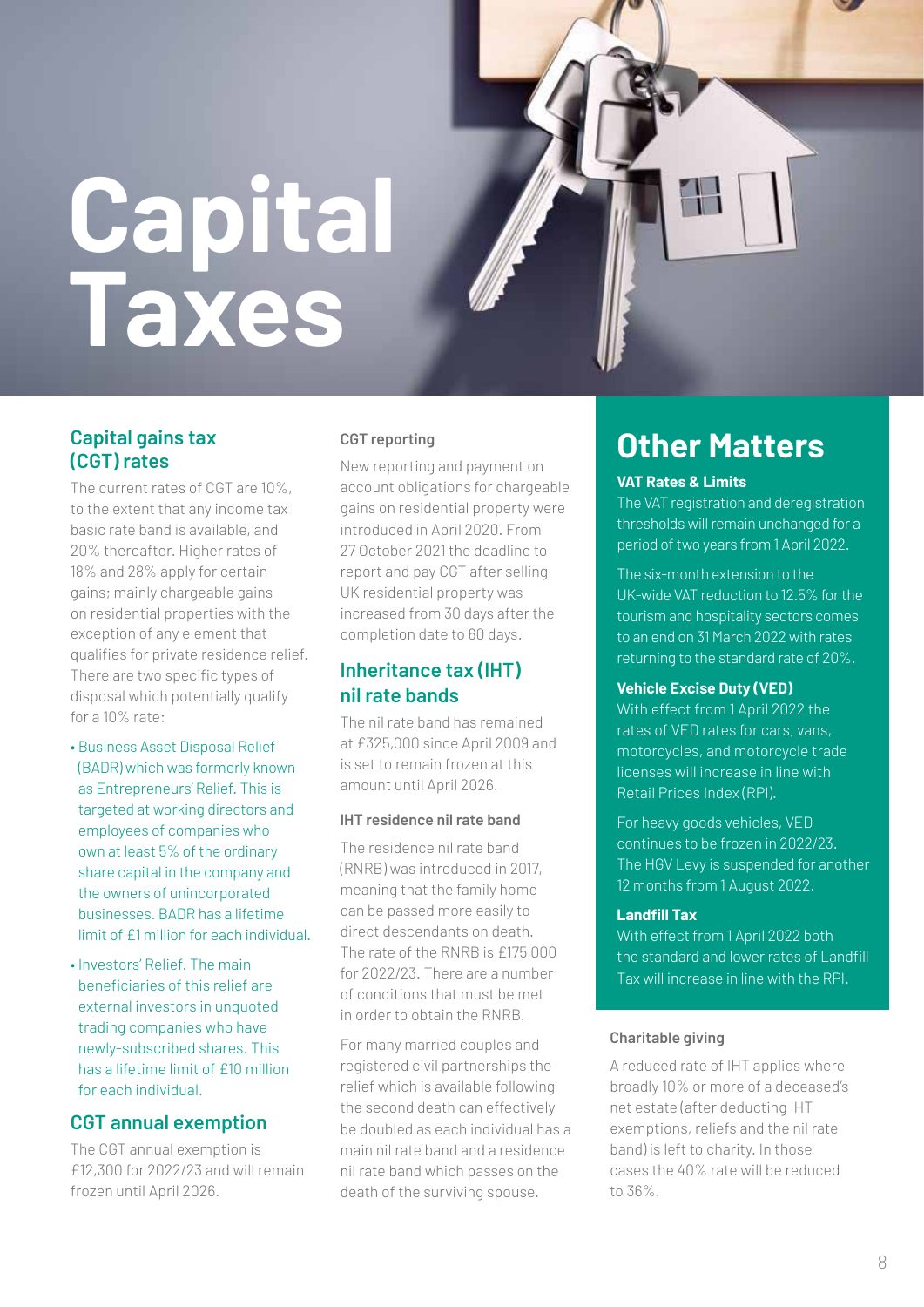## **2022/23 Tax Calendar**

#### **April 2022**

| M  | Tu | W  | Th | F. | Sa             | Su             |
|----|----|----|----|----|----------------|----------------|
|    |    |    |    |    | $\mathfrak{p}$ | $\overline{3}$ |
| 4  | 5  | 6  | 7  | 8  | 9              | 10             |
| 11 | 12 | 13 | 14 | 15 | 16             | 17             |
| 18 | 19 | 20 | 21 | 22 | 23             | 24             |
| 25 | 26 | 27 | 28 | 29 | 30             |                |

#### **August 2022**

| M  | Tu             | W  | <b>Th</b> | F. | Sa | Su |
|----|----------------|----|-----------|----|----|----|
|    | $\overline{2}$ | 3  | 4         | 5  | 6  | 7  |
| 8  | 9              | 10 | 11        | 12 | 13 | 14 |
| 15 | 16             | 17 | 18        | 19 | 20 | 21 |
| 22 | 23             | 24 | 25        | 26 | 27 | 28 |
| 29 | 30             | 31 |           |    |    |    |

#### **December 2022**

| M  | Tu | W  | <b>Th</b> | F              | Sa             | Su |
|----|----|----|-----------|----------------|----------------|----|
|    |    |    |           | $\overline{2}$ | $\overline{3}$ | 4  |
| 5  | 6  | 7  | 8         | 9              | 10             | 11 |
| 12 | 13 | 14 | 15        | 16             | 17             | 18 |
| 19 | 20 | 21 | 22        | 23             | 24             | 25 |
| 26 | 27 | 28 | 29        | 30             |                |    |

#### **April 2022**

**1** All VAT registered businesses to keep digital records and submit VAT returns under the Making Tax Digital (MTD) regime.

 5% late payment penalty on any 2020/21 outstanding tax which was due on 31 January 2022 and still remains unpaid.

- **5** Deadline for 2021/22 ISA investments and pension contributions. Last day to make disposals using the 2021/22 CGT exemption.
- **14** Due date for income tax for the CT61 period to 31 March 2022.

**19** Automatic interest on unpaid PAYE tax, Student loan deductions, Class 1 NI or CIS deductions for 2021/22. Penalties may also apply if any

payments have been made late throughout the tax year. Small employer PAYE quarterly payments due for pay period 6

January to 5 April 2022. PAYE, Student loan and CIS deductions

are due for the month to 5 April 2022. Deadline for employers' final 2021/22 PAYE return to be submitted online.

#### **May 2022**

- **3** Deadline for submitting P46 (Car) for employees whose car/fuel benefits changed during the quarter to 5 April 2022.
- **19** PAYE, Student loan and CIS deductions are due for the month to 5 May 2022.
- **31** Deadline for forms P60 for 2021/22 to be issued to employees.

#### **May 2022**

| .<br>----      |    |    |    |    |    |    |  |  |  |
|----------------|----|----|----|----|----|----|--|--|--|
| M              | Tu | W  | Th | F  | Sa | Su |  |  |  |
| 30             | 31 |    |    |    |    |    |  |  |  |
| $\mathfrak{D}$ | 3  | 4  | 5  | 6  |    | 8  |  |  |  |
| 9              | 10 | 11 | 12 | 13 | 14 | 15 |  |  |  |
| 16             | 17 | 18 | 19 | 20 | 21 | 22 |  |  |  |
| 23             | 24 | 25 | 26 | 27 | 28 | 29 |  |  |  |

#### **September 2022**

| M  | Tu | $\overline{\mathsf{W}}$ | Th | F              | Sa             | Su |
|----|----|-------------------------|----|----------------|----------------|----|
|    |    |                         |    | $\overline{2}$ | $\overline{3}$ | 4  |
| 5  | 6  | 7                       | 8  | 9              | 10             | 11 |
| 12 | 13 | 14                      | 15 | 16             | 17             | 18 |
| 19 | 20 | 21                      | 22 | 23             | 24             | 25 |
| 26 | 27 | 28                      | 29 | 30             |                |    |

#### **January 2023**

٦ ī

| M              | Tu | W  | Th | F  | Sa | Su |
|----------------|----|----|----|----|----|----|
| 30             | 31 |    |    |    |    |    |
| $\overline{2}$ | 3  | 4  | 5  | 6  | 7  | 8  |
| 9              | 10 | 11 | 12 | 13 | 14 | 15 |
| 16             | 17 | 18 | 19 | 20 | 21 | 22 |
| 23             | 24 | 25 | 26 | 27 | 28 | 29 |

#### **June 2022**

- **1** New Advisory Fuel Rates (AFR) for company car users apply from today.
- **19** PAYE, Student loan and CIS deductions are due for the month to 5 June 2022. **30** End of CT61 quarterly period.

#### **July 2022**

- **5** Deadline for reaching a PAYE Settlement Agreement for 2021/22.
- **6** Deadline for forms P11D and P11D(b) for 2021/22 to be submitted to HMRC and copies to be issued to employees concerned.
- Deadline for employers to report share incentives for 2021/22.
- **14** Due date for income tax for the CT61 period to 30 June 2022.
	- **19** Class 1A NICs due for 2021/22. PAYE, Student loan and CIS deductions due for the month to 5 July 2022. Small employers PAYE quarterly payments due for the pay periods 6 April to 5 July 2022.
- **31** Second payment on account 2021/22 due.

#### **August 2022**

- **2** Deadline for submitting P46 (Car) for employees whose car/fuel benefits changed during the quarter to 5 July 2022.
- **19** PAYE, Student loan and CIS deductions are due for the month to 5 August 2022.

#### **September 2022**

- **1** New Advisory Fuel Rates (AFR) for company car users apply from today.
- **19** PAYE, Student loan and CIS deductions are due for the month to 5 September 2022.
- **30** End of CT61 quarterly period.

#### **June 2022**

| M  | Tu | W  | Th             | F  | Sa | Su |
|----|----|----|----------------|----|----|----|
|    |    |    | $\overline{2}$ | 3  | 4  | 5  |
| 6  |    | 8  | 9              | 10 | 11 | 12 |
| 13 | 14 | 15 | 16             | 17 | 18 | 19 |
| 20 | 21 | 22 | 23             | 24 | 25 | 26 |
| 27 | 28 | 29 | 30             |    |    |    |

#### **October 2022**

| M  | Tu | W  | Th | F. | Sa | Su            |
|----|----|----|----|----|----|---------------|
| 31 |    |    |    |    |    | $\mathcal{P}$ |
| 3  | 4  | 5  | 6  | 7  | 8  | 9             |
| 10 | 11 | 12 | 13 | 14 | 15 | 16            |
| 17 | 18 | 19 | 20 | 21 | 22 | 23            |
| 24 | 25 | 26 | 27 | 28 | 29 | 30            |

#### **February 2023**

| M  | Tu | $\overline{W}$ | Th             | F  | Sa | Su |
|----|----|----------------|----------------|----|----|----|
|    |    |                | $\overline{2}$ | 3  | 4  | 5  |
| 6  | 7  | 8              | 9              | 10 | 11 | 12 |
| 13 | 14 | 15             | 16             | 17 | 18 | 19 |
| 20 | 21 | 22             | 23             | 24 | 25 | 26 |
| 27 | 28 |                |                |    |    |    |

#### **October 2022**

- **1** Due date for payment of Corporation Tax for period ended 31 December 2021.
- **5** Deadline for notifying HMRC of new sources of taxable income or gains or liability to the High Income Child Benefit Charge for 2021/22 if no tax return has been issued.
- **14** Due date for income tax for the CT61 quarter to 30 September 2022.
- **19** Tax and NICs due under a 2021/22 PAYE Settlement Agreement. PAYE, Student loan and CIS deductions are due for the month to 5 October

2022. Small employers PAYE quarterly

payments due for the pay periods 6 July to 5 October 2022.

**31** Deadline for submitting 'paper' 2021/22 self assessment returns.

#### **November 2022**

- **2** Deadline for submitting P46 (Car) for employees whose car/fuel benefits changed during the quarter to 5 October 2022.
- **19** PAYE, Student loan and CIS deductions are due for the month to 5 November 2022.

#### **December 2022**

- **1** New Advisory Fuel Rates (AFR) for company car users apply from today.
- **19** PAYE, Student loan and CIS deductions are due for the month to 5 December  $2022$
- **30** Online filing deadline for submitting 2021/22 self assessment return if you require HMRC to collect any underpaid tax by making an adjustment to your 2023/24 tax code.
- **31** End of CT61 quarterly period. Filing date for Company Tax Return CT600 for period ended 31 December 2021.

#### **July 2022**

| м  | Tu | W  | <b>Th</b> | F. | Sa             | Su             |
|----|----|----|-----------|----|----------------|----------------|
|    |    |    |           |    | $\overline{2}$ | $\overline{3}$ |
| 4  | 5  | 6  | 7         | 8  | 9              | 10             |
| 11 | 12 | 13 | 14        | 15 | 16             | 17             |
| 18 | 19 | 20 | 21        | 22 | 23             | 24             |
| 25 | 26 | 27 | 28        | 29 | 30             | 31             |

#### **November 2022**

| M  | Tu | W              | <b>Th</b> | F  | Sa | Su             |
|----|----|----------------|-----------|----|----|----------------|
|    |    | $\overline{2}$ | 3         | 4  | 5  | $\overline{6}$ |
| 7  | 8  | 9              | 10        | 11 | 12 | 13             |
| 14 | 15 | 16             | 17        | 18 | 19 | 20             |
| 21 | 22 | 23             | 24        | 25 | 26 | 27             |
| 28 | 29 | 30             |           |    |    |                |

#### **March 2023**

| M  | Tu | W  | Th             | F  | Sa | Su |
|----|----|----|----------------|----|----|----|
|    |    |    | $\overline{2}$ | 3  | 4  | 5  |
| 6  | 7  | 8  | 9              | 10 | 11 | 12 |
| 13 | 14 | 15 | 16             | 17 | 18 | 19 |
| 20 | 21 | 22 | 23             | 24 | 25 | 26 |
| 27 | 28 | 29 | 30             | 31 |    |    |

#### **January 2023**

- **1** Due date for payment of corporation tax for period ended 31 March 2022.
- **14** Due date for income tax for the CT61 quarter to 31 December 2022.
- **19** PAYE, Student loan and CIS deductions are due for the month to 5 January 2023.

 Small employers PAYE quarterly payments due for the pay periods 6 October 2022 to 5 January 2023.

**31** Deadline for submitting your 2021/22 self assessment return (£100 automatic penalty if your return is late) and the balance of your 2021/22 liability together with the first payment on account for 2022/23 are also due Capital gains tax payment for 2021/22.

Balancing payment – 2021/22 income tax and Class 4 NICs. Class 2 NICs also due.

#### **February 2023**

- **2** Deadline for submitting P46 (Car) for employees whose car/fuel benefits changed during the quarter to 5 January 2023.
- **19** PAYE, Student loan and CIS deductions are due for the month to 5 February 2023

#### **March 2023**

- **1** New Advisory Fuel Rates (AFR) for company car users apply from today.
- **3** 5% late payment penalty on any 2021/22 outstanding tax which was due on 31 January 2023 and still remains unpaid.
- **19** PAYE, Student loan and CIS deductions are due for the month to 5 March 2023.
- **31** End of corporation tax financial year. End of CT61 quarterly period. Filing date for Company Tax Return Form CT600 for period ended.